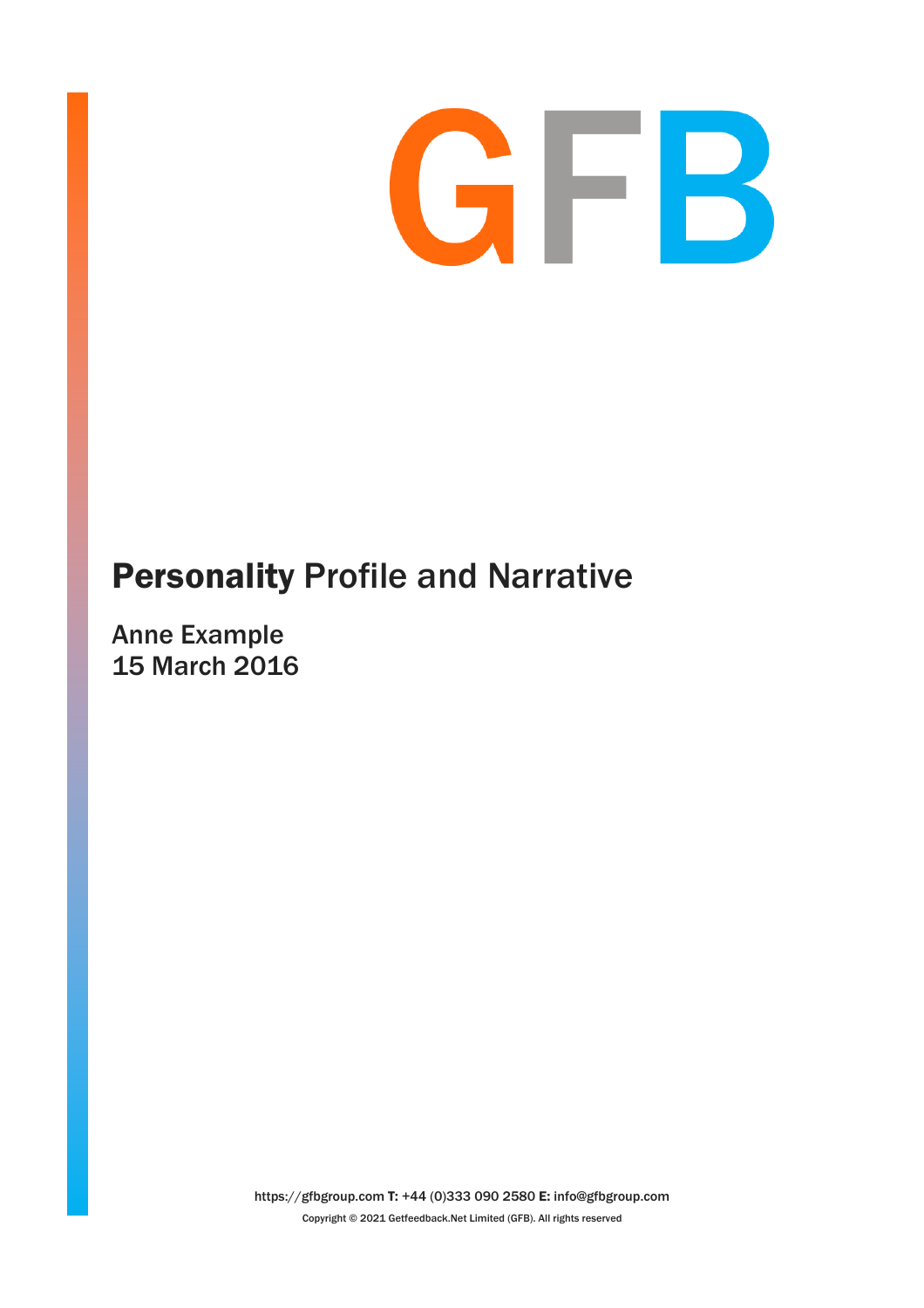### GFB Personality - Introduction

This report summarises the 21 most important personality traits which impact performance at work, as identified by GFB. It provides summary scores along with a narrative explanation of how these traits may be demonstrated.

Scores have been broken down into 3 key areas:

- Self-Presentation and Sociability
- Thinking and Operational Style<br>• Emotional Adjustment
- Emotional Adjustment

A Response Auditor is also included which provides a score on an individual's rating consistency.

When examining scores, it is important to remember that high scores are not necessarily better, and low scores are not necessarily worse. This report provides useful insights for both recruitment and development settings. It is recommended that the results of this report should be reviewed in relation to the individual's current or future role.

When considering the results of this personality questionnaire, it is important to note that that the responses given are the individuals own view and represent the way they see their own behaviour, rather than how their personality might be described by another person. The accuracy of this report depends on their frankness and the honesty with which they completed the questionnaire, as well as their level of self-awareness. Personality has been shown to be fairly static over time, unless an individual has experienced a significant life change and research indicates that the shelf-life of the information contained in this report is typically 24 months.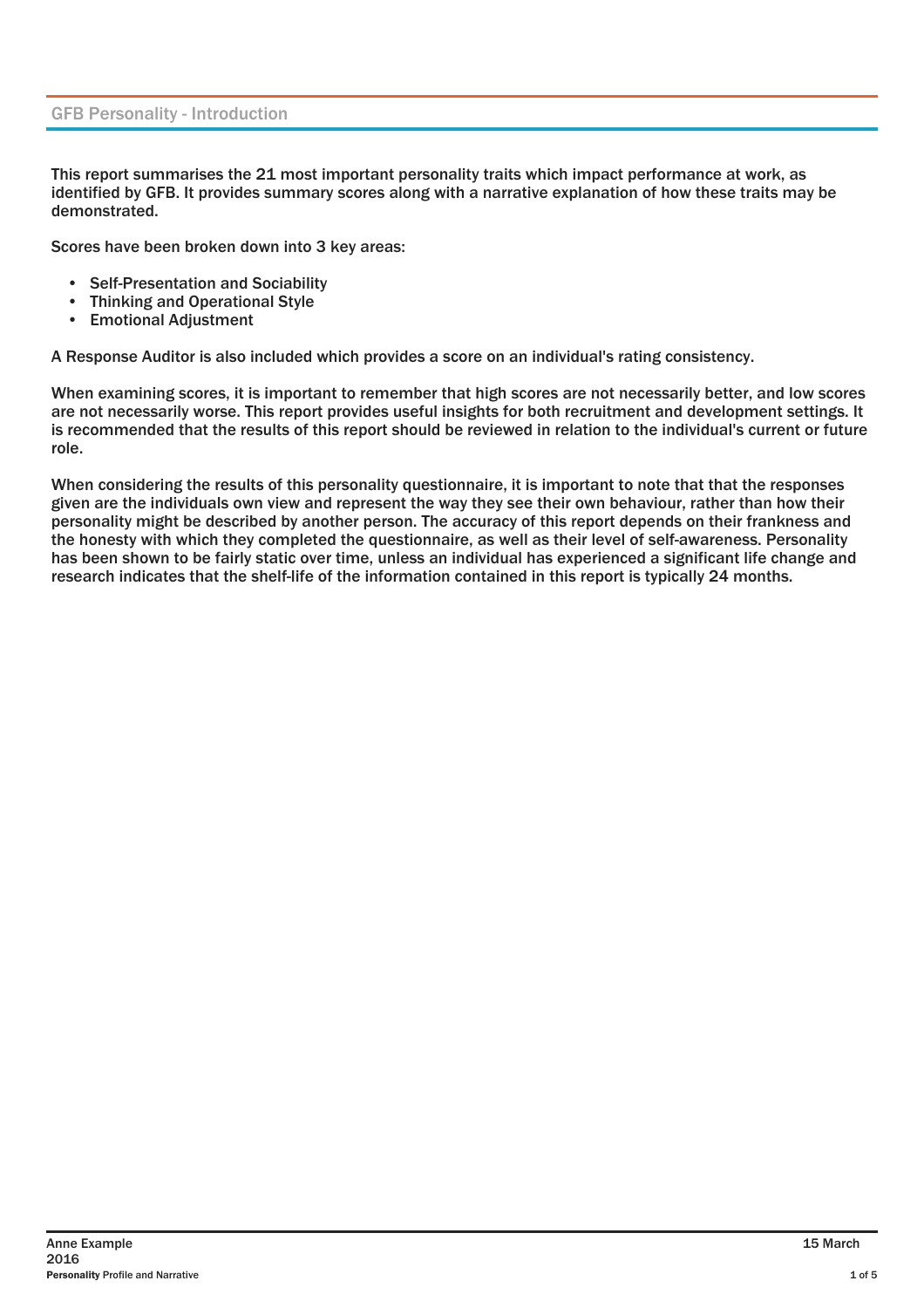# Self-Presentation and Sociability

| Has a preference to work alone in a more                                                               |              |                |   |   | Interactive               |   |                |   |   |  | Prefers to work in a team environment and has a                          |  |  |  |
|--------------------------------------------------------------------------------------------------------|--------------|----------------|---|---|---------------------------|---|----------------|---|---|--|--------------------------------------------------------------------------|--|--|--|
| independent style                                                                                      |              | $\overline{2}$ | 3 |   | 5                         | 6 |                | 8 |   |  | vast network of contacts                                                 |  |  |  |
| Likes to follows others, takes a gentle approach                                                       |              |                |   |   | <b>Assertive</b>          |   |                |   |   |  | Enjoys taking the lead and responsibility.                               |  |  |  |
| in negotiations                                                                                        | $\mathbf{1}$ | 2              | 3 |   | 5                         | 6 |                | 8 |   |  | Confident and tough in negotiations                                      |  |  |  |
| Tends to feel anxious in social settings when                                                          |              |                |   |   | <b>Socially Confident</b> |   |                |   |   |  | Enjoys meeting new people, feels comfortable in                          |  |  |  |
| meeting new individuals                                                                                |              | $\overline{2}$ | 3 |   | 5                         |   |                | 8 | 9 |  | social settings                                                          |  |  |  |
| Remains removed from others problems                                                                   |              |                |   |   | <b>Supportive</b>         |   |                |   |   |  | Gets involved in others problems and supports                            |  |  |  |
|                                                                                                        |              | $\overline{2}$ | 3 |   | 5                         | 6 |                |   |   |  | them in their issues                                                     |  |  |  |
| Likes to consult with others before making a                                                           |              |                |   |   | <b>Autonomous</b>         |   |                |   |   |  | Likes to make their own decisions without always<br>seeking others views |  |  |  |
| decision                                                                                               |              | $\overline{2}$ | 3 |   |                           | 6 |                | 8 |   |  |                                                                          |  |  |  |
| May not trust others motives or ideas. May appear                                                      |              |                |   |   | <b>Trusting</b>           |   |                |   |   |  | Trusts others and believes in them quickly. May                          |  |  |  |
| cynical                                                                                                | $\mathbf{1}$ | $\overline{2}$ | 3 | 4 | 5                         | 6 | $\overline{7}$ | 8 | q |  | be easy to manipulate                                                    |  |  |  |
| Keeps their opinions to themselves and doesn't<br>always feel comfortable expressing them to<br>others |              |                |   |   | <b>Disclosure</b>         |   |                |   |   |  | Comfortable expressing and making their own                              |  |  |  |
|                                                                                                        |              | $\overline{2}$ | 3 |   | 5                         | 6 |                | 8 | q |  | opinions known to others                                                 |  |  |  |

## Thinking and Operational Style

| Uses past experience and intuition when problem             |                |                |   |               |      | Logical        |                |   |   | More analytical in their approach preferring       |  |  |
|-------------------------------------------------------------|----------------|----------------|---|---------------|------|----------------|----------------|---|---|----------------------------------------------------|--|--|
| solving                                                     | $1 \vert$      | $\overline{2}$ | 3 |               | 5    | 6              |                |   | 9 | quantitative information                           |  |  |
| Focuses on practicalities and how things will work          |                |                |   |               |      | Abstract       |                |   |   | Big picture thinker interested in theories and     |  |  |
| at the operation level                                      | $1\vert$       | $\overline{2}$ | 3 |               | 5    | 6              |                | 8 |   | models that can be used                            |  |  |
| Likes using methods that are known to work and              |                |                |   |               |      | Inventive      |                |   |   | Likes to generate new ideas and find original      |  |  |
| build on these                                              | 1 <sup>1</sup> | $\overline{2}$ | 3 | 4             | $-5$ | 6 <sup>1</sup> | - 7 I          | 8 | 9 | solutions                                          |  |  |
| Less structured and more spontaneous, may over              |                |                |   |               |      | Structured     |                |   |   | Likes to be organised and efficient in their       |  |  |
| look detail                                                 | $1\vert$       | $\overline{2}$ | з |               | 5    | 6              | $\overline{7}$ | 8 | a | planning, very focused on detail                   |  |  |
| Sees rules as guidelines which can be bent and              |                |                |   |               |      | Conforming     |                |   |   | Rigidly follows rules and guidelines, will seek to |  |  |
| deadlines as flexible                                       | $1\vert$       | $\overline{2}$ |   |               | 5    | 6              |                | 8 |   | meet all deadlines                                 |  |  |
| Has a relaxed approach to completion of tasks,              |                |                |   | Perfectionism |      |                |                |   |   | Will persevere to complete all task on time and to |  |  |
| meeting timescales and finishing work to a high<br>standard | 1 <sup>1</sup> | $\overline{2}$ |   |               | 5    | 6              |                | 8 | q | the required standard. May struggle to multitask   |  |  |
| Prefers to take a less conventional approach and            |                |                |   |               |      | Established    |                |   |   | Likes to use well established and more traditional |  |  |
| finds new ways of working                                   | $\mathbf{1}$   | 2              |   |               | 5    | 6              |                |   |   | methods                                            |  |  |

| <b>Emotional Adjustment</b>                                                   |                   |                 |      |     |       |                  |  |     |  |  |                                                 |  |  |
|-------------------------------------------------------------------------------|-------------------|-----------------|------|-----|-------|------------------|--|-----|--|--|-------------------------------------------------|--|--|
| Understands the effects of stress, shows their                                |                   |                 |      |     |       | <b>Composure</b> |  |     |  |  | Able to deal with stressful situations and keep |  |  |
| emotion, sensitive to criticism                                               |                   |                 |      | 4 I |       | 56789            |  |     |  |  | their emotions in check, thick-skinned          |  |  |
| Take a while to overcome failure but can accept<br>blame, realistic viewpoint | <b>Optimistic</b> |                 |      |     |       |                  |  |     |  |  | Takes a positive stance and deals well with     |  |  |
|                                                                               |                   | $1 \mid 2 \mid$ | l 3' | 4   | - 5 I | 6 <sup>1</sup>   |  | 789 |  |  | failure, may not accept blame, optimist         |  |  |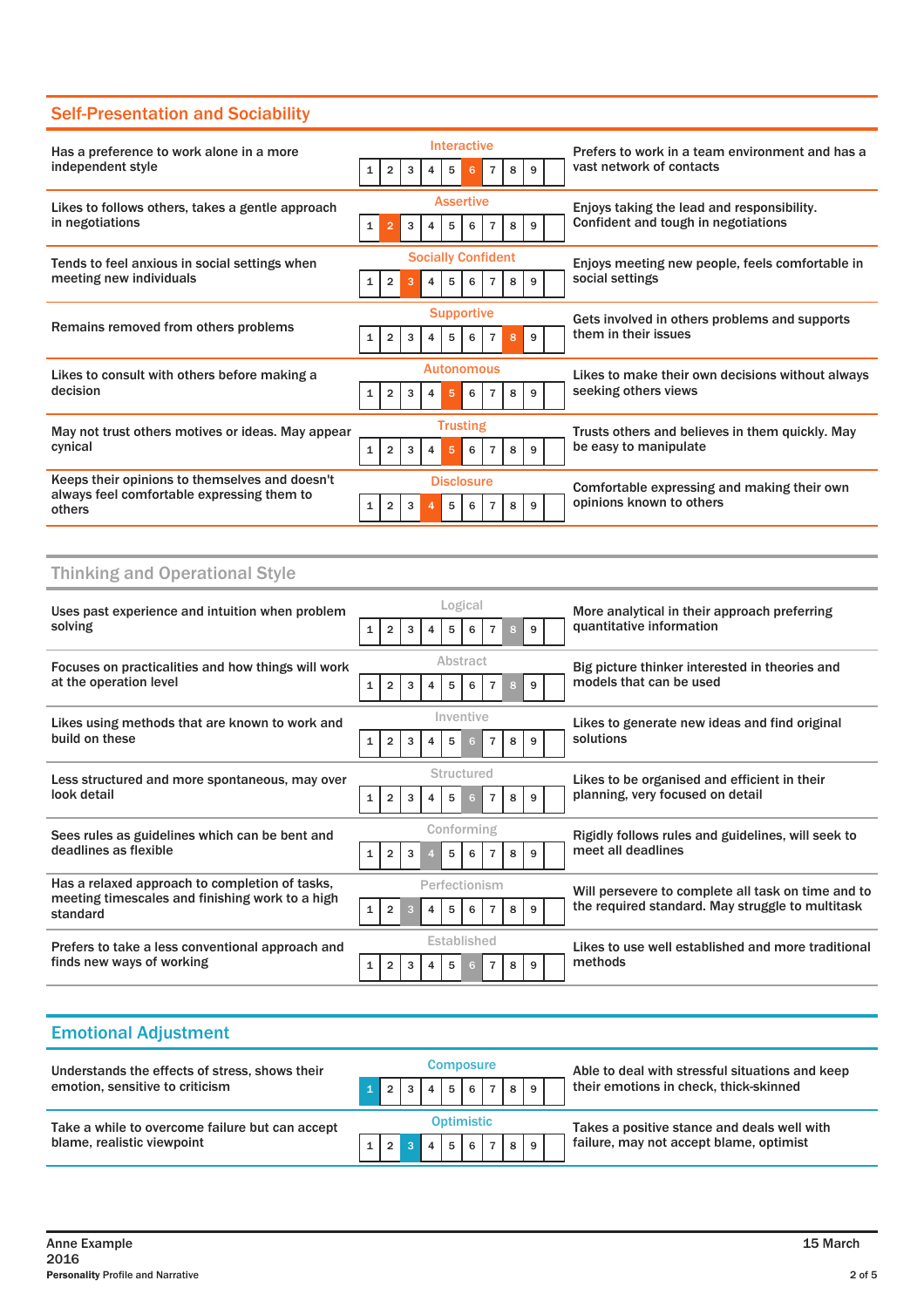# Emotional Adjustment (continued) ...

| Likes to have a stable and reliable work setting.<br>may find change challenging      | <b>Adaptable</b><br>$\mathbf{1}$                      | Enjoys new challenges and variety in their daily<br>work life, deals well with change          |
|---------------------------------------------------------------------------------------|-------------------------------------------------------|------------------------------------------------------------------------------------------------|
| Prefers a steady pace of work, doesn't want an<br>excessive workload                  | <b>Activity Seeking</b><br>1<br>5<br>q                | Likes to be kept busy and thrives on having lots of<br>work to do                              |
| Takes time making decisions, are cautious and<br>prefer to have all the facts         | <b>Decisive</b><br>5<br>8<br>6<br>a                   | Comfortable making high risk decisions at pace,<br>even if they don't have all the information |
| Prefers easier to achieve goals is not and doesn't<br>like to compete against others  | Determined/Competitive<br>$\mathbf{1}$<br>3<br>5<br>2 | Likes to win and enjoys striving to meet hard to<br>reach targets                              |
| Care about what others think. May be very<br>sensitive to others comments and remarks | <b>Toughness</b><br>$\overline{2}$<br>5<br>8<br>6     | Unlikely to take offence, may not take feedback<br>on board. Can be insensitive                |
|                                                                                       |                                                       |                                                                                                |

## Response Auditor

| Inconsistent when answering questions relating to<br>similar themes |  |  |  | <b>Rating Consistency</b> |  |  | Clear and consistent when answering questions |
|---------------------------------------------------------------------|--|--|--|---------------------------|--|--|-----------------------------------------------|
|                                                                     |  |  |  | 123456789                 |  |  |                                               |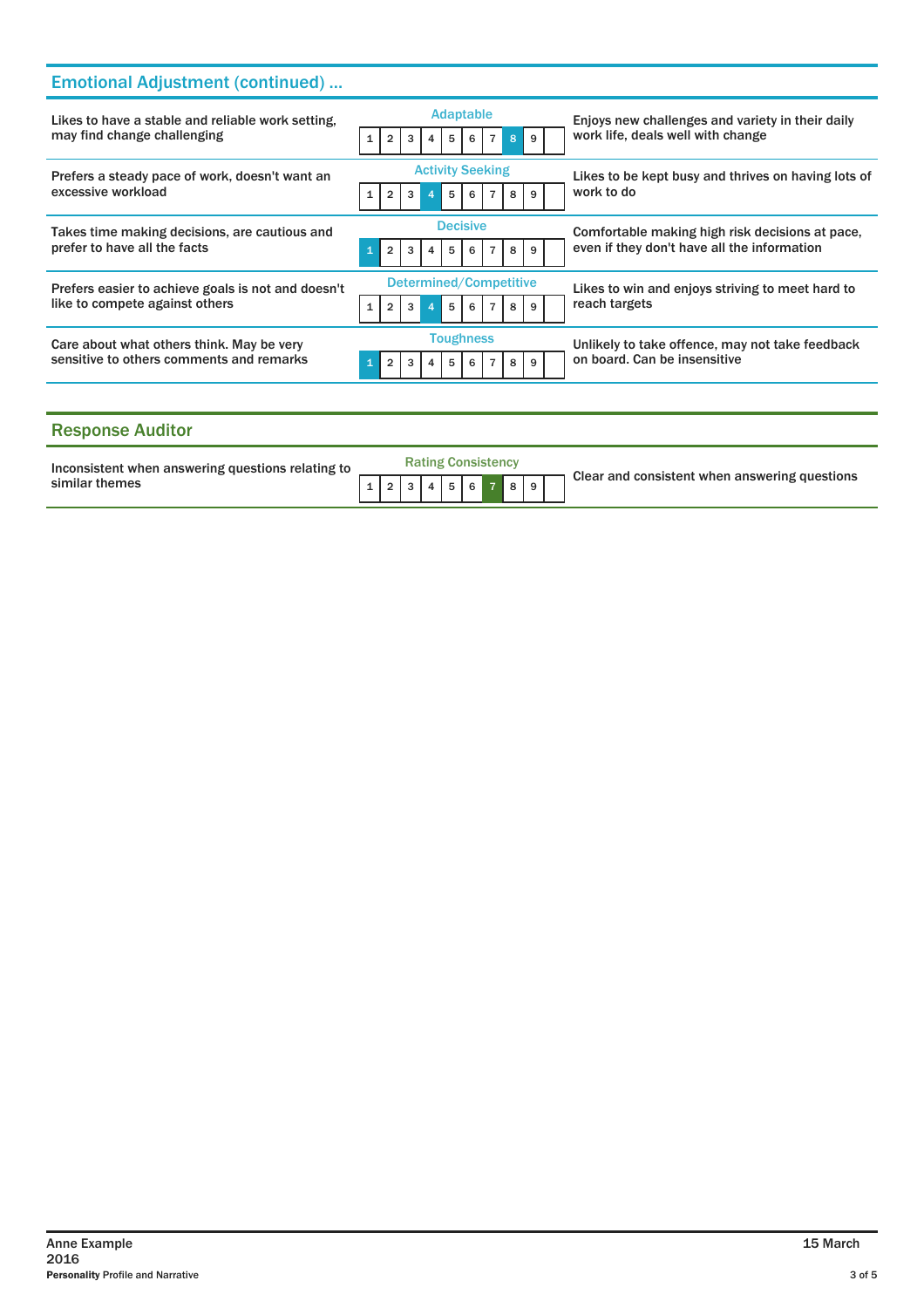## GFB Personality - Self Presentation

Anne has no particular preference and is happy to work in a team or independently. It is likely that Anne has a reasonable network of relevant contacts.

Anne will feel uncomfortable persuading and forcing their point of view on to others, preferring to be perceived as not too forceful and giving others time to decide upon their own position. Anne may also struggle with tough negotiations, sales pitches and debate and may be perceived by others as having little influence or impact.

Formal social situations may cause some anxiety for Anne causing them to feel anxious and nervous meeting people for the first time and shying away from making new acquaintances. Their network of contacts may be limited to close friends and contacts.

Anne is genuinely interested in the welfare of others, sympathetic to those who have personal problems and making allowances where necessary. Anne enjoys being helpful towards others and encouraging and developing their team is a strong preference.

Anne is likely to see the benefit of involving others and will do so when relevant to encourage contributions on certain issues. However Anne will see for other issues this is not viable and instead it requires an autocratic decision.

Anne is likely to believe that most individuals are honest and trustworthy, having enough scepticism to not be easily manipulated.

Anne may struggle to make their opinion known and would rather stay quiet especially if their opinion could be controversial.

#### GFB Personality - Operational Style

When problem solving Anne prefers to use quantifiable information to form their decision. Anne is very comfortableworking with statistics, data and graphs, if this information is not available then Anne may struggle or feel less comfortable.

Anne is comfortable discussing and understanding abstract concepts and theories behind why things are done and enjoys applying these to current issues. Anne considers themself a thinker who is intellectually curious and can use this theoretical reasoning to support their problem solving approach.

Anne is quite an innovative person with a good ability to come up with new ideas and ways of doing things. Their creativity seems well balanced and is probably well anchored in reality.

Anne is balanced in their approach between being efficient, organised and practical and flexible. Their level of attention to detail is average and are generally concerned.

Anne sees rules and regulations as pliable and more as guidelines to follow, rather than rules that must be strictly adhered to. Anne is likely to bend rules especially when Anne feels the rules are inefficient.

Anne has a relaxed approach when completing tasks, prepared to leave a few loose ends if the foundation of the task is done well. When it comes to deadlines their approach is to be flexible and feels that some timescales will slip.

Anne has no particular preference when it comes to using new or existing approaches and will consider the situation in hand to decide the best method to use.